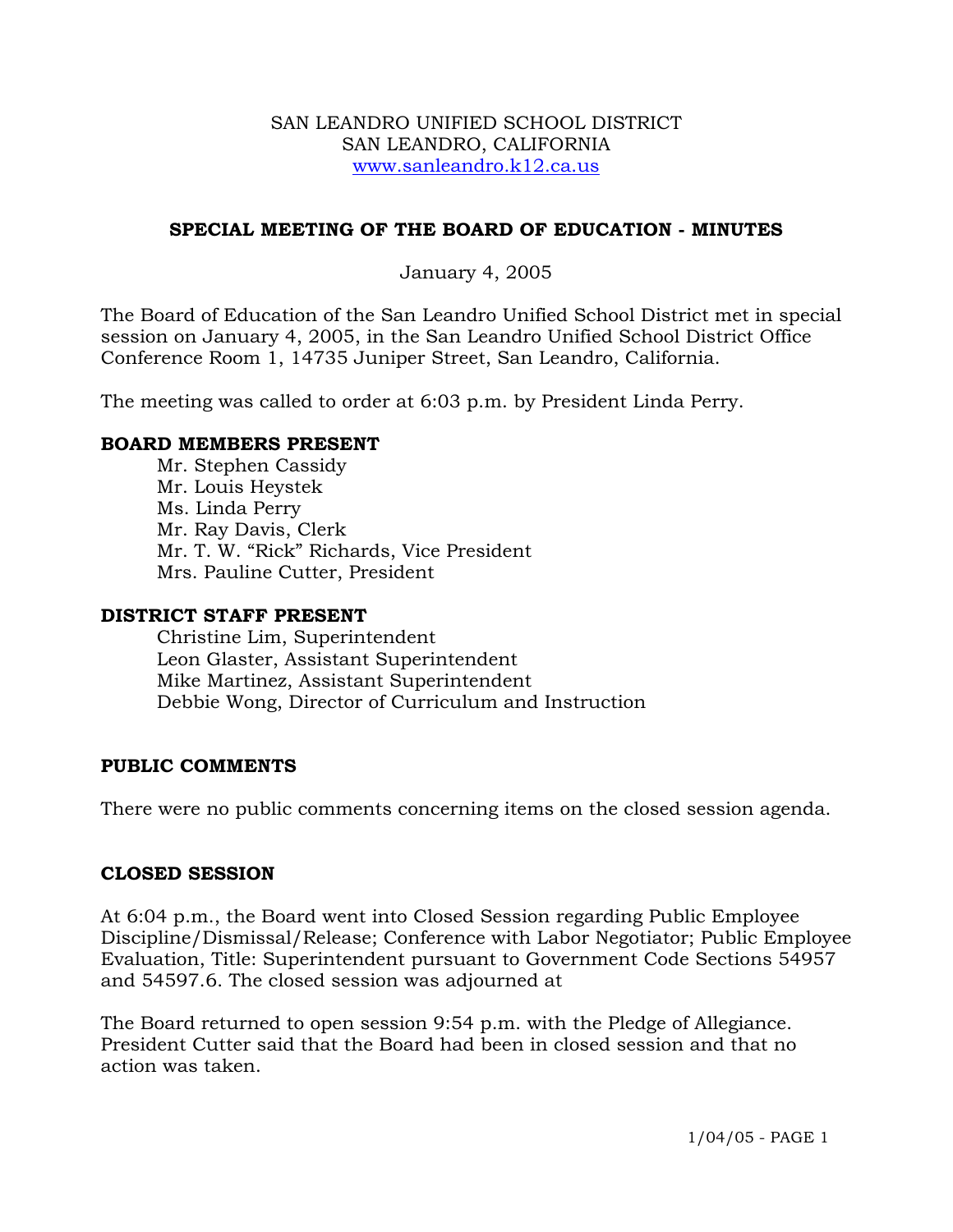### **PUBLIC TESTIMONY**

None

# **BOARD MEMBER COMMENTS**

- y Mr. Cassidy noticed that his business cards didn't have a union stamp and he would like to have his business cards have a union stamp on them and would pay for the extra charge. He felt it was important that, particularly Board members, business cards have a union stamp indicating that the District used a union print shop. Mrs. Cutter said that she would look into this and would get back to him.
- Mr. Heystek said that he would be on vacation the week of January 17, 2005.
- Ms. Perry said that she is looking forward to the Governor's message on Tuesday.
- y Mr. Richards gave a copy of the San Leandro High School *Cargo* to the Superintendent and asked her to make copies for the rest of the Board.He said that he would be out of his office the week of January 10 starting on Tuesday, January 11. He will be unavailable by phone or email during the day but would return any emails in the evening. He said that he will be at the January 10 and January 12 Board meetings.
- y Mrs. Cutter said that she met with Mr. Richards and Mr. Davis over the vacation and they discussed the direction of the Board, protocols, etc. In response to their suggestion, it was the consensus of the Board to have the Superintendent report back to them with three or four companies offering team-building activities; including the cost, and an overview of their program. She asked that Board members email their suggestions (preferably someone who has had experience with school boards) to the Superintendent.
- President Cutter shared the applications from two candidates for Trustee Area 6: Lisa Hague, and Leroy Smith, both who attended the orientation and shared the sample interview questions explaining that the set of questions would be the same for each candidate with each Board member asking a different question. She said that the sample questions were just a guideline and if a Board members had certain questions that they would like to ask, they should email them to her and she would make a master list for Monday. She said that the Special Board meeting on January 10 begins at 6:00 with the first interview approximately at 6:20.

The Board continued to discuss the interview process and the letter that will be sent to the candidates.